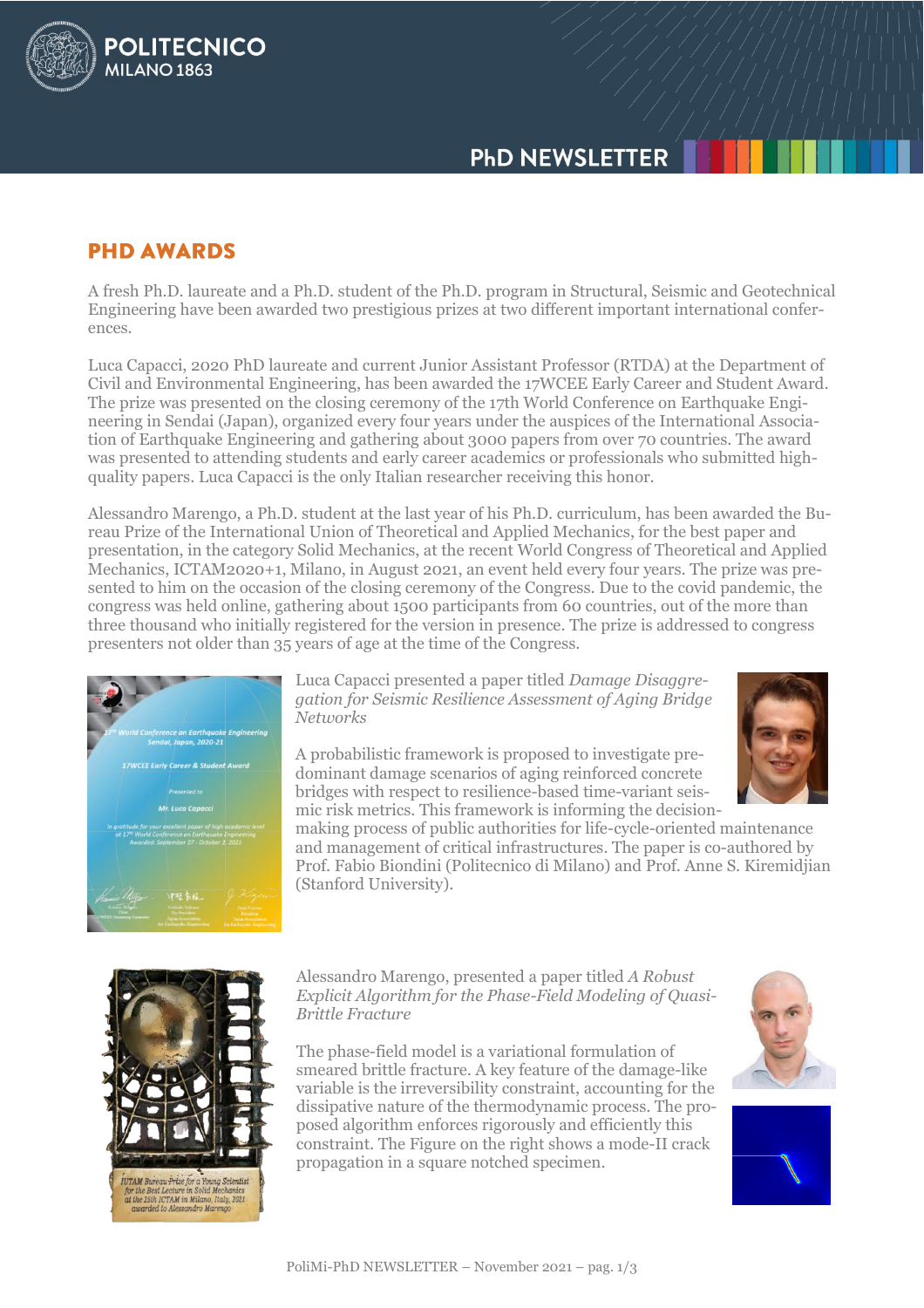# **CALLS AND EVENTS**



### **KICK-OFF MEETING WITH THE NEW PHD CANDIDATES (37TH CYCLE) – URBAN PLANNING, DESIGN AND POLICY AWARD 2022**

9:30 – discussion with the author Marco Cremaschi of the volume "Culture and Policy-Making: Pluralism, Performativity, and Semiotic Capital" 11:30 – presentation of the PhD program and of the new research proposals by the

PhD candidates, 37th cycle

14:30 – presentation by the PhD candidates, 36th cycle, on the results of the workshop "Territorial Fragilities in Cyprus: Planning and Preservation Strategies"

3 rd November - 9:30 -16:00 Auditorium venue, 53 Pascoli street



#### **ASPEN INSTITUTE ITALY AWARD FOR RESEARCH COLLABORATION BETWEEN ITALY AND THE US**

Aspen Institute Italia issues the 7th "Award for scientific research and collaboration between Italy and the United States", to be assigned in 2022. The Award consists of a monetary prize of EUR 40,000 gross for the research contribution judged to be the winning entry.

Deadline: 18:00 CET (Central European Time) on January 31, 2022



ΥТ



### **NEW SCHOLARSHIP OPPORTUNITY FOR PHDS & POST-DOCS AT RWTH AACHEN UNIVERSITY**

RWTH Aachen University is still accepting applications for scholarship program AROP which can be used to fund research stays for PhD students and Post-Docs at RWTH Aachen University. The "Advanced Research Opportunities Program" offers a travel grant of 1.000€ (lump sum) and a monthly stipend of 1.800€ for a period of up to 6 months.

The goal of the program is to strengthen and intensify bilateral relations between RWTH Aachen University and international universities and research institutions of strategic relevance. Among other purposes, the research stays may be used to prepare joint research projects and publications, initiate joint projects in the field of capacity building, develop teaching projects at the partner university, and organize future visits and student exchange programs.

More information on the program can be found [here](https://www.rwth-aachen.de/cms/root/Studium/Im-Studium/Stipendien-Foerderung/~fhgwb/Advanced-Research-Opportunities-Program/?lidx=1)